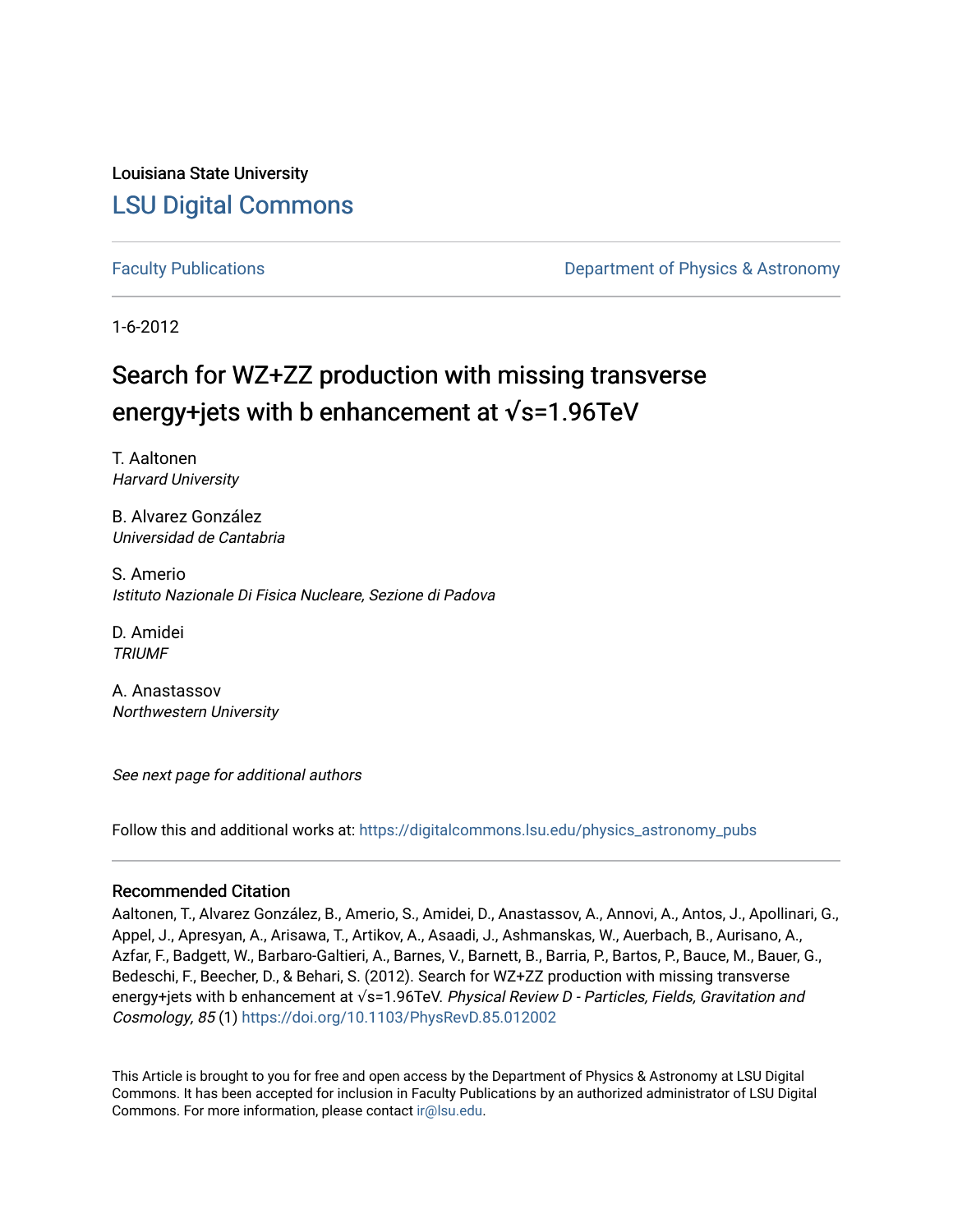### Authors

T. Aaltonen, B. Alvarez González, S. Amerio, D. Amidei, A. Anastassov, A. Annovi, J. Antos, G. Apollinari, J. A. Appel, A. Apresyan, T. Arisawa, A. Artikov, J. Asaadi, W. Ashmanskas, B. Auerbach, A. Aurisano, F. Azfar, W. Badgett, A. Barbaro-Galtieri, V. E. Barnes, B. A. Barnett, P. Barria, P. Bartos, M. Bauce, G. Bauer, F. Bedeschi, D. Beecher, and S. Behari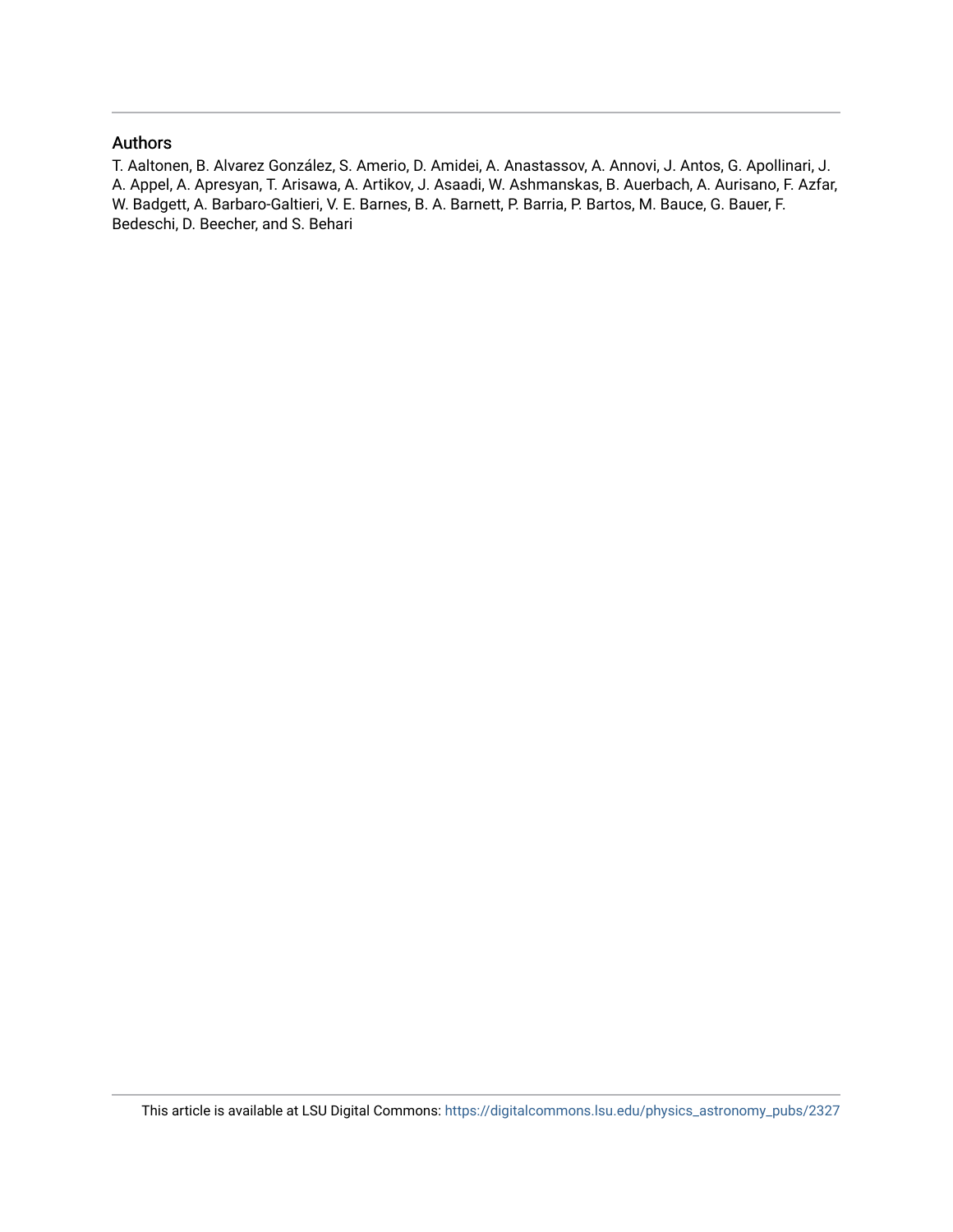

# CHORUS

This is the accepted manuscript made available via CHORUS. The article has been published as:

## Search for WZ+ZZ production with missing transverse energy+jets with b enhancement at sqrt[s]=1.96  TeV T. Aaltonen et al. (CDF Collaboration) Phys. Rev. D **85**, 012002 — Published 6 January 2012 DOI: [10.1103/PhysRevD.85.012002](http://dx.doi.org/10.1103/PhysRevD.85.012002)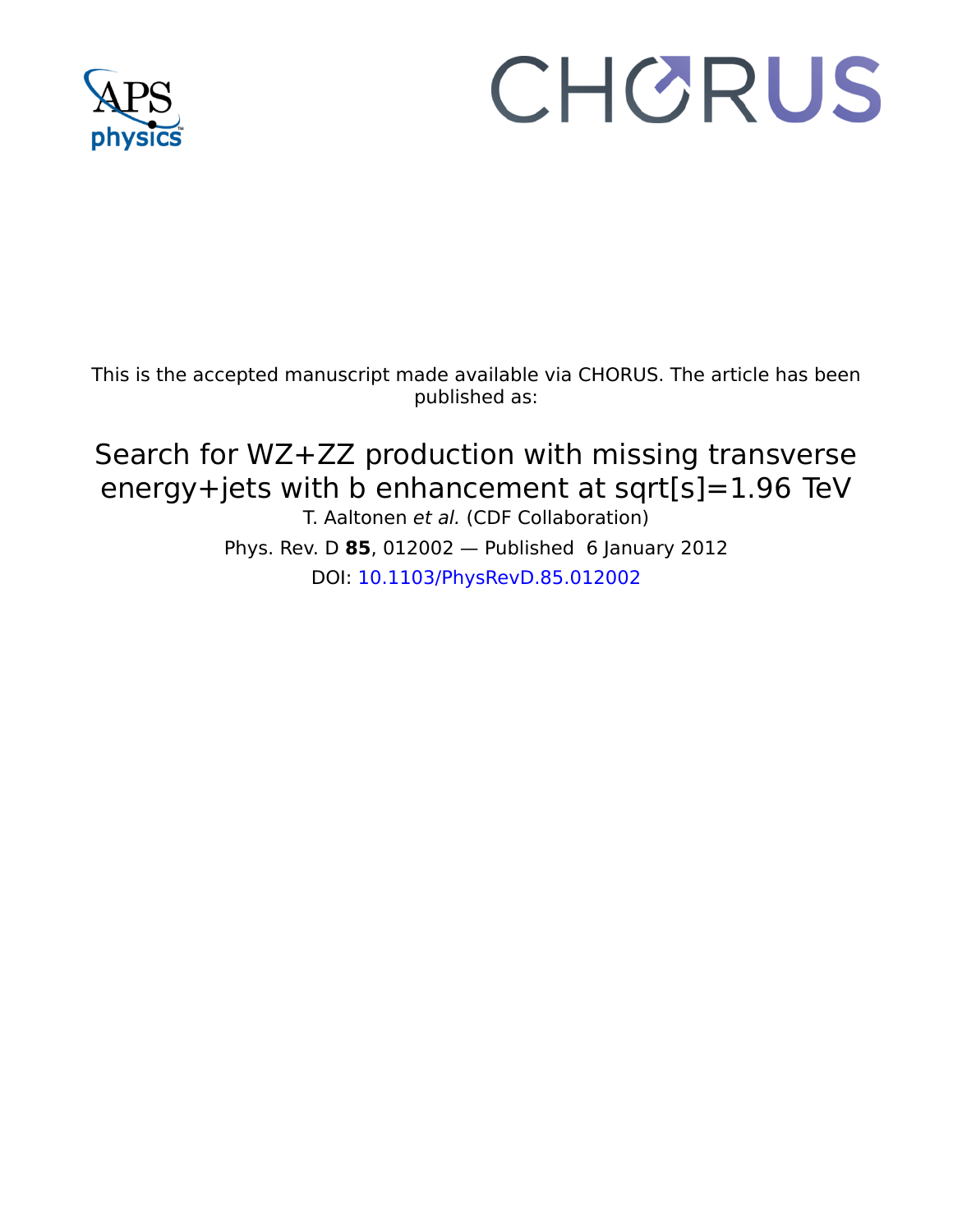# Search for  $WZ + ZZ$  production with  $\not\!\!E_T + {\rm jets}$  with  $b$  enhancement at  $\sqrt{s} = 1.96 \text{ TeV}$

T. Aaltonen,<sup>21</sup> B. Álvarez González<sup>w</sup>,<sup>9</sup> S. Amerio,<sup>41</sup> D. Amidei,<sup>32</sup> A. Anastassov,<sup>36</sup> A. Annovi,<sup>17</sup> J. Antos,<sup>12</sup> G. Apollinari,<sup>15</sup> J.A. Appel,<sup>15</sup> A. Apresyan,<sup>46</sup> T. Arisawa,<sup>56</sup> A. Artikov,<sup>13</sup> J. Asaadi,<sup>51</sup> W. Ashmanskas,<sup>15</sup> B. Auerbach,<sup>59</sup> A. Aurisano,<sup>51</sup> F. Azfar,<sup>40</sup> W. Badgett,<sup>15</sup> A. Barbaro-Galtieri,<sup>26</sup> V.E. Barnes,<sup>46</sup> B.A. Barnett,<sup>23</sup> P. Barria<sup>dd</sup>,<sup>44</sup> P. Bartos,<sup>12</sup> M. Bauce<sup>bb</sup>,<sup>41</sup> G. Bauer,<sup>30</sup> F. Bedeschi,<sup>44</sup> D. Beecher,<sup>28</sup> S. Behari,<sup>23</sup> G. Bellettini<sup>cc</sup>,<sup>44</sup> J. Bellinger,<sup>58</sup> D. Benjamin,<sup>14</sup> A. Beretvas,<sup>15</sup> A. Bhatti,<sup>48</sup> M. Binkley<sup>a</sup>,<sup>15</sup> D. Bisello<sup>bb</sup>,<sup>41</sup> I. Bizjak<sup>hh</sup>,<sup>28</sup> K.R. Bland,<sup>5</sup> B. Blumenfeld,<sup>23</sup> A. Bocci,<sup>14</sup> A. Bodek,<sup>47</sup> D. Bortoletto,<sup>46</sup> J. Boudreau,<sup>45</sup> A. Boveia,<sup>11</sup> L. Brigliadori<sup>aa</sup>,<sup>6</sup> A. Brisuda,<sup>12</sup> C. Bromberg,<sup>33</sup> E. Brucken,<sup>21</sup> M. Bucciantonio<sup>cc</sup>,<sup>44</sup> J. Budagov,<sup>13</sup> H.S. Budd,<sup>47</sup> S. Budd,<sup>22</sup> K. Burkett, <sup>15</sup> G. Busetto<sup>bb</sup>, <sup>41</sup> P. Bussey, <sup>19</sup> A. Buzatu, <sup>31</sup> C. Calancha, <sup>29</sup> S. Camarda, <sup>4</sup> M. Campanelli, <sup>28</sup> M. Campbell,<sup>32</sup> F. Canelli<sup>11</sup>,<sup>15</sup> B. Carls,<sup>22</sup> D. Carlsmith,<sup>58</sup> R. Carosi,<sup>44</sup> S. Carrillo<sup>k</sup>,<sup>16</sup> S. Carron,<sup>15</sup> B. Casal,<sup>9</sup> M. Casarsa,<sup>15</sup> A. Castro<sup>aa</sup>, <sup>6</sup> P. Catastini,<sup>20</sup> D. Cauz,<sup>52</sup> V. Cavaliere,<sup>22</sup> M. Cavalli-Sforza,<sup>4</sup> A. Cerri<sup>e</sup>,<sup>26</sup> L. Cerrito<sup>q</sup>,<sup>28</sup> Y.C. Chen,<sup>1</sup> M. Chertok,<sup>7</sup> G. Chiarelli,<sup>44</sup> G. Chlachidze,<sup>15</sup> F. Chlebana,<sup>15</sup> K. Cho,<sup>25</sup> D. Chokheli,<sup>13</sup> J.P. Chou,<sup>20</sup> W.H. Chung,<sup>58</sup> Y.S. Chung,<sup>47</sup> C.I. Ciobanu,<sup>42</sup> M.A. Ciocci<sup>dd</sup>,<sup>44</sup> A. Clark,<sup>18</sup> C. Clarke,<sup>57</sup> G. Compostella<sup>bb</sup>,<sup>41</sup> M.E. Convery,<sup>15</sup> J. Conway,<sup>7</sup> M.Corbo,<sup>42</sup> M. Cordelli,<sup>17</sup> C.A. Cox,<sup>7</sup> D.J. Cox,<sup>7</sup> F. Crescioli<sup>cc</sup>,<sup>44</sup> C. Cuenca Almenar,<sup>59</sup> J. Cuevas<sup>w</sup>, <sup>9</sup> R. Culbertson,<sup>15</sup> D. Dagenhart,<sup>15</sup> N. d'Ascenzo<sup>u</sup>,<sup>42</sup> M. Datta,<sup>15</sup> P. de Barbaro,<sup>47</sup> S. De Cecco,<sup>49</sup> G. De Lorenzo,<sup>4</sup> M. Dell'Orso<sup>cc</sup>,<sup>44</sup> C. Deluca,<sup>4</sup> L. Demortier,<sup>48</sup> J. Deng<sup>b</sup>,<sup>14</sup> M. Deninno,<sup>6</sup> F. Devoto,<sup>21</sup> M. d'Errico<sup>bb</sup>,<sup>41</sup> A. Di Canto<sup>cc</sup>,<sup>44</sup> B. Di Ruzza,<sup>44</sup> J.R. Dittmann,<sup>5</sup> M. D'Onofrio,<sup>27</sup> S. Donati<sup>cc</sup>,<sup>44</sup> P. Dong,<sup>15</sup> M. Dorigo,<sup>52</sup> T. Dorigo,<sup>41</sup> K. Ebina,<sup>56</sup> A. Elagin,<sup>51</sup> A. Eppig,<sup>32</sup> R. Erbacher,<sup>7</sup> D. Errede,<sup>22</sup> S. Errede,<sup>22</sup> N. Ershaidat<sup>z</sup>,<sup>42</sup> R. Eusebi,<sup>51</sup> H.C. Fang,<sup>26</sup> S. Farrington,<sup>40</sup> M. Feindt,<sup>24</sup> J.P. Fernandez,<sup>29</sup> C. Ferrazza<sup>ee</sup>,<sup>44</sup> R. Field,<sup>16</sup> G. Flanagan<sup>s</sup>,<sup>46</sup> R. Forrest,<sup>7</sup> M.J. Frank,<sup>5</sup> M. Franklin,<sup>20</sup> J.C. Freeman,<sup>15</sup> Y. Funakoshi,<sup>56</sup> I. Furic,<sup>16</sup> M. Gallinaro,<sup>48</sup> J. Galyardt,<sup>10</sup> J.E. Garcia,<sup>18</sup> A.F. Garfinkel,<sup>46</sup> P. Garosi<sup>dd</sup>,<sup>44</sup> H. Gerberich,<sup>22</sup> E. Gerchtein,<sup>15</sup> S. Giagu<sup>ff</sup>,<sup>49</sup> V. Giakoumopoulou,<sup>3</sup> P. Giannetti,<sup>44</sup> K. Gibson,<sup>45</sup> C.M. Ginsburg,<sup>15</sup> N. Giokaris,<sup>3</sup> P. Giromini,<sup>17</sup> M. Giunta,<sup>44</sup> G. Giurgiu,<sup>23</sup> V. Glagolev,<sup>13</sup> D. Glenzinski,<sup>15</sup> M. Gold,<sup>35</sup> D. Goldin,<sup>51</sup> N. Goldschmidt,<sup>16</sup> A. Golossanov,<sup>15</sup> G. Gomez,<sup>9</sup> G. Gomez-Ceballos,<sup>30</sup> M. Goncharov,<sup>30</sup> O. González,<sup>29</sup> I. Gorelov,<sup>35</sup> A.T. Goshaw,<sup>14</sup> K. Goulianos,<sup>48</sup> S. Grinstein,<sup>4</sup> C. Grosso-Pilcher,<sup>11</sup> R.C. Group<sup>55</sup>,<sup>15</sup> J. Guimaraes da Costa,<sup>20</sup> Z. Gunay-Unalan,<sup>33</sup> C. Haber,<sup>26</sup> S.R. Hahn,<sup>15</sup> E. Halkiadakis,<sup>50</sup> A. Hamaguchi,<sup>39</sup> J.Y. Han,<sup>47</sup> F. Happacher,<sup>17</sup> K. Hara,<sup>53</sup> D. Hare,<sup>50</sup> M. Hare,<sup>54</sup> R.F. Harr,<sup>57</sup> K. Hatakeyama,<sup>5</sup> C. Hays,<sup>40</sup> M. Heck,<sup>24</sup> J. Heinrich,<sup>43</sup> M. Herndon,<sup>58</sup> S. Hewamanage,<sup>5</sup> D. Hidas,<sup>50</sup> A. Hocker,<sup>15</sup> W. Hopkins<sup>f</sup>,<sup>15</sup> D. Horn,<sup>24</sup> S. Hou,<sup>1</sup> R.E. Hughes,<sup>37</sup> M. Hurwitz,<sup>11</sup> U. Husemann,<sup>59</sup> N. Hussain,<sup>31</sup> M. Hussein,<sup>33</sup> J. Huston,<sup>33</sup> G. Introzzi,<sup>44</sup> M. Iori<sup>ff</sup>,<sup>49</sup> A. Ivanov<sup>o</sup>,<sup>7</sup> E. James,<sup>15</sup> D. Jang,<sup>10</sup> B. Jayatilaka,<sup>14</sup> E.J. Jeon,<sup>25</sup> M.K. Jha,<sup>6</sup> S. Jindariani,<sup>15</sup> W. Johnson,<sup>7</sup> M. Jones, <sup>46</sup> K.K. Joo, <sup>25</sup> S.Y. Jun, <sup>10</sup> T.R. Junk, <sup>15</sup> T. Kamon, <sup>51</sup> P.E. Karchin, <sup>57</sup> A. Kasmi, <sup>5</sup> Y. Kato<sup>n</sup>, <sup>39</sup> W. Ketchum,<sup>11</sup> J. Keung,<sup>43</sup> V. Khotilovich,<sup>51</sup> B. Kilminster,<sup>15</sup> D.H. Kim,<sup>25</sup> H.S. Kim,<sup>25</sup> H.W. Kim,<sup>25</sup> J.E. Kim,<sup>25</sup> M.J. Kim,<sup>17</sup> S.B. Kim,<sup>25</sup> S.H. Kim,<sup>53</sup> Y.K. Kim,<sup>11</sup> N. Kimura,<sup>56</sup> M. Kirby,<sup>15</sup> S. Klimenko,<sup>16</sup> K. Kondo,<sup>56</sup> D.J. Kong,<sup>25</sup> J. Konigsberg,<sup>16</sup> A.V. Kotwal,<sup>14</sup> M. Kreps,<sup>24</sup> J. Kroll,<sup>43</sup> D. Krop,<sup>11</sup> N. Krumnack<sup>l</sup>,<sup>5</sup> M. Kruse,<sup>14</sup> V. Krutelyov<sup>c</sup>,<sup>51</sup> T. Kuhr,<sup>24</sup> M. Kurata,<sup>53</sup> S. Kwang,<sup>11</sup> A.T. Laasanen,<sup>46</sup> S. Lami,<sup>44</sup> S. Lammel,<sup>15</sup> M. Lancaster,<sup>28</sup> R.L. Lander,<sup>7</sup> K. Lannon<sup>v</sup>,<sup>37</sup> A. Lath,<sup>50</sup> G. Latino<sup>cc</sup>,<sup>44</sup> T. LeCompte,<sup>2</sup> E. Lee,<sup>51</sup> H.S. Lee,<sup>11</sup> J.S. Lee,<sup>25</sup> S.W. Lee<sup>x</sup>,<sup>51</sup> S. Leo<sup>cc</sup>,<sup>44</sup> S. Leone,<sup>44</sup> J.D. Lewis,<sup>15</sup> A. Limosani<sup>r</sup>,<sup>14</sup> C.-J. Lin,<sup>26</sup> J. Linacre,<sup>40</sup> M. Lindgren,<sup>15</sup> E. Lipeles,<sup>43</sup> A. Lister,<sup>18</sup> D.O. Litvintsev,<sup>15</sup> C. Liu,<sup>45</sup> Q. Liu,<sup>46</sup> T. Liu,<sup>15</sup> S. Lockwitz,<sup>59</sup> A. Loginov,<sup>59</sup> D. Lucchesi<sup>bb</sup>,<sup>41</sup> J. Lueck,<sup>24</sup> P. Lujan,<sup>26</sup> P. Lukens,<sup>15</sup> G. Lungu,<sup>48</sup> J. Lys,<sup>26</sup> R. Lysak,<sup>12</sup> R. Madrak,<sup>15</sup> K. Maeshima,<sup>15</sup> K. Makhoul,<sup>30</sup> S. Malik,<sup>48</sup> G. Manca<sup>a</sup>,<sup>27</sup> A. Manousakis-Katsikakis,<sup>3</sup> F. Margaroli,<sup>46</sup> C. Marino,<sup>24</sup> M. Martínez,<sup>4</sup> R. Martínez-Ballarín,<sup>29</sup> P. Mastrandrea,<sup>49</sup> M.E. Mattson,<sup>57</sup> P. Mazzanti,<sup>6</sup> K.S. McFarland,<sup>47</sup> P. McIntyre,<sup>51</sup> R. McNulty<sup>i</sup>,<sup>27</sup> A. Mehta,<sup>27</sup> P. Mehtala,<sup>21</sup> A. Menzione,<sup>44</sup> C. Mesropian,<sup>48</sup> T. Miao,<sup>15</sup> D. Mietlicki,<sup>32</sup> A. Mitra,<sup>1</sup> H. Miyake,<sup>53</sup> S. Moed,<sup>20</sup> N. Moggi,<sup>6</sup> M.N. Mondragon<sup>k</sup>,<sup>15</sup> C.S. Moon,<sup>25</sup> R. Moore,<sup>15</sup> M.J. Morello,<sup>15</sup> J. Morlock,<sup>24</sup> P. Movilla Fernandez,<sup>15</sup> A. Mukherjee,<sup>15</sup> Th. Muller,<sup>24</sup> P. Murat,<sup>15</sup> M. Mussini<sup>aa</sup>,<sup>6</sup> J. Nachtman<sup>m</sup>,<sup>15</sup> Y. Nagai,<sup>53</sup> J. Naganoma,<sup>56</sup> I. Nakano,<sup>38</sup> A. Napier,<sup>54</sup> J. Nett,<sup>51</sup> C. Neu,<sup>55</sup> M.S. Neubauer,<sup>22</sup> J. Nielsen<sup>d</sup>,<sup>26</sup> L. Nodulman,<sup>2</sup> O. Norniella,<sup>22</sup> E. Nurse,<sup>28</sup> L. Oakes,<sup>40</sup> S.H. Oh,<sup>14</sup> Y.D. Oh,<sup>25</sup> I. Oksuzian,<sup>55</sup> T. Okusawa,<sup>39</sup> R. Orava,<sup>21</sup> L. Ortolan,<sup>4</sup> S. Pagan Griso<sup>bb</sup>,<sup>41</sup> C. Pagliarone,<sup>52</sup> E. Palencia<sup>e</sup>,<sup>9</sup> V. Papadimitriou,<sup>15</sup> A.A. Paramonov,<sup>2</sup> J. Patrick,<sup>15</sup> G. Pauletta<sup>gg</sup>,<sup>52</sup> M. Paulini,<sup>10</sup> C. Paus,<sup>30</sup> D.E. Pellett,<sup>7</sup> A. Penzo,<sup>52</sup> T.J. Phillips,<sup>14</sup> G. Piacentino,<sup>44</sup> E. Pianori,<sup>43</sup> J. Pilot,<sup>37</sup> K. Pitts,<sup>22</sup> C. Plager,<sup>8</sup> L. Pondrom,<sup>58</sup> S. Poprocki<sup>f</sup>,<sup>15</sup> K. Potamianos,<sup>46</sup> O. Poukhov,<sup>13</sup> F. Prokoshin<sup>y</sup>,<sup>13</sup> A. Pranko,<sup>26</sup> F. Ptohos<sup>g</sup>,<sup>17</sup> E. Pueschel,<sup>10</sup> G. Punzi<sup>cc</sup>,<sup>44</sup> J. Pursley,<sup>58</sup> A. Rahaman,<sup>45</sup>

<sup>a</sup> Deceased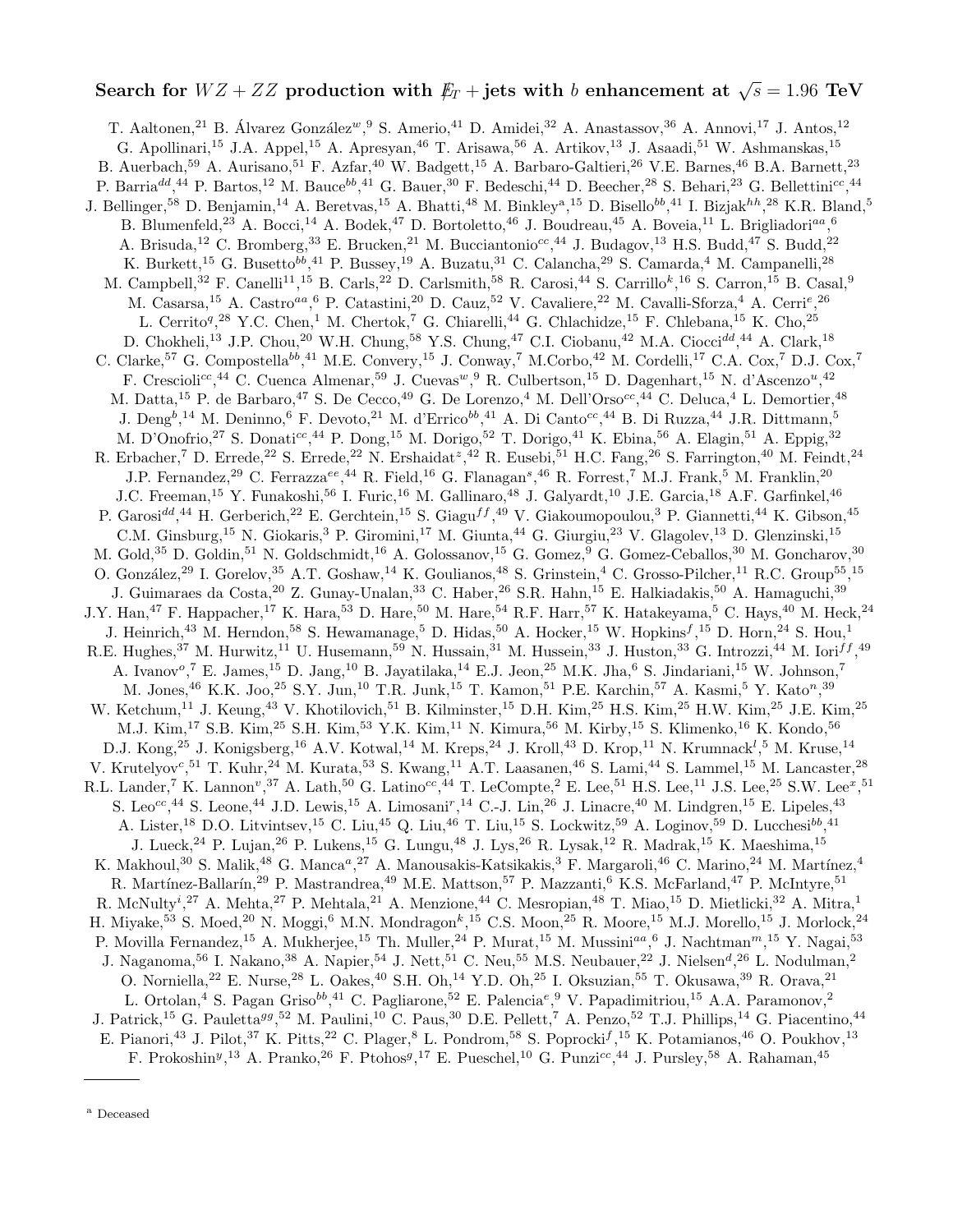V. Ramakrishnan,<sup>58</sup> N. Ranjan,<sup>46</sup> I. Redondo,<sup>29</sup> P. Renton,<sup>40</sup> M. Rescigno,<sup>49</sup> T. Riddick,<sup>28</sup> F. Rimondi<sup>aa</sup>,<sup>6</sup> L. Ristori<sup>44</sup>,<sup>15</sup> A. Robson,<sup>19</sup> T. Rodrigo,<sup>9</sup> T. Rodriguez,<sup>43</sup> E. Rogers,<sup>22</sup> S. Rolli<sup>h</sup>,<sup>54</sup> R. Roser,<sup>15</sup> M. Rossi,<sup>52</sup> F. Rubbo,<sup>15</sup> F. Ruffini<sup>dd</sup>,<sup>44</sup> A. Ruiz,<sup>9</sup> J. Russ,<sup>10</sup> V. Rusu,<sup>15</sup> A. Safonov,<sup>51</sup> W.K. Sakumoto,<sup>47</sup> Y. Sakurai,<sup>56</sup> L. Santi<sup>gg</sup>,<sup>52</sup> L. Sartori,<sup>44</sup> K. Sato,<sup>53</sup> V. Saveliev<sup>u</sup>,<sup>42</sup> A. Savoy-Navarro,<sup>42</sup> P. Schlabach,<sup>15</sup> A. Schmidt,<sup>24</sup> E.E. Schmidt,<sup>15</sup> M.P. Schmidt,<sup>59</sup> M. Schmitt,<sup>36</sup> T. Schwarz,<sup>7</sup> L. Scodellaro,<sup>9</sup> A. Scribano<sup>dd</sup>,<sup>44</sup> F. Scuri,<sup>44</sup> A. Sedov,<sup>46</sup> S. Seidel,<sup>35</sup> Y. Seiya,<sup>39</sup> A. Semenov,<sup>13</sup> F. Sforza<sup>cc</sup>,<sup>44</sup> A. Sfyrla,<sup>22</sup> S.Z. Shalhout,<sup>7</sup> T. Shears,<sup>27</sup> P.F. Shepard,<sup>45</sup> M. Shimojima<sup>t</sup>,<sup>53</sup> S. Shiraishi,<sup>11</sup> M. Shochet,<sup>11</sup> I. Shreyber,<sup>34</sup> A. Simonenko,<sup>13</sup> P. Sinervo,<sup>31</sup> A. Sissakian,<sup>13</sup> K. Sliwa,<sup>54</sup> J.R. Smith,<sup>7</sup> F.D. Snider,<sup>15</sup> A. Soha,<sup>15</sup> S. Somalwar,<sup>50</sup> V. Sorin,<sup>4</sup> P. Squillacioti,<sup>44</sup> M. Stancari,<sup>15</sup> M. Stanitzki,<sup>59</sup> R. St. Denis,<sup>19</sup> B. Stelzer,<sup>31</sup> O. Stelzer-Chilton,<sup>31</sup> D. Stentz,<sup>36</sup> J. Strologas,<sup>35</sup> G.L. Strycker,<sup>32</sup> Y. Sudo,<sup>53</sup> A. Sukhanov,<sup>16</sup> I. Suslov,<sup>13</sup> K. Takemasa,<sup>53</sup> Y. Takeuchi,<sup>53</sup> J. Tang,<sup>11</sup> M. Tecchio,<sup>32</sup> P.K. Teng,<sup>1</sup> J. Thom<sup>f</sup>,<sup>15</sup> J. Thome,<sup>10</sup> G.A. Thompson,<sup>22</sup> E. Thomson,<sup>43</sup> P. Ttito-Guzmán,<sup>29</sup> S. Tkaczyk,<sup>15</sup> D. Toback,<sup>51</sup> S. Tokar,<sup>12</sup> K. Tollefson,<sup>33</sup> T. Tomura,<sup>53</sup> D. Tonelli,<sup>15</sup> S. Torre,<sup>17</sup> D. Torretta,<sup>15</sup> P. Totaro,<sup>41</sup> M. Trovato<sup>ee</sup>,<sup>44</sup> Y. Tu,<sup>43</sup> F. Ukegawa,<sup>53</sup> S. Uozumi,<sup>25</sup> A. Varganov,<sup>32</sup> F. Vázquez<sup>k</sup>,<sup>16</sup> G. Velev,<sup>15</sup> C. Vellidis,<sup>3</sup> M. Vidal,<sup>29</sup> I. Vila,<sup>9</sup> R. Vilar,<sup>9</sup> J. Vizán,<sup>9</sup> M. Vogel,<sup>35</sup> G. Volpi<sup>cc</sup>,<sup>44</sup> P. Wagner,<sup>43</sup> R.L. Wagner,<sup>15</sup> T. Wakisaka,<sup>39</sup> R. Wallny,<sup>8</sup> S.M. Wang,<sup>1</sup> A. Warburton,<sup>31</sup> D. Waters,<sup>28</sup> M. Weinberger,<sup>51</sup> W.C. Wester III,<sup>15</sup> B. Whitehouse,<sup>54</sup> D. Whiteson<sup>b</sup>,<sup>43</sup> A.B. Wicklund,<sup>2</sup> E. Wicklund,<sup>15</sup> S. Wilbur,<sup>11</sup> F. Wick,<sup>24</sup> H.H. Williams,<sup>43</sup> J.S. Wilson,<sup>37</sup> P. Wilson,<sup>15</sup> B.L. Winer,<sup>37</sup> P. Wittich<sup>f</sup>,<sup>15</sup> S. Wolbers,<sup>15</sup> H. Wolfe,<sup>37</sup> T. Wright,<sup>32</sup> X. Wu,<sup>18</sup> Z. Wu,<sup>5</sup> K. Yamamoto,<sup>39</sup> J. Yamaoka,<sup>14</sup> T. Yang,<sup>15</sup> U.K. Yang<sup>p</sup>,<sup>11</sup> Y.C. Yang,<sup>25</sup> W.-M. Yao,<sup>26</sup> G.P. Yeh,<sup>15</sup> K. Yi<sup>m</sup>,<sup>15</sup> J. Yoh,<sup>15</sup> K. Yorita,<sup>56</sup> T. Yoshida<sup>j</sup>,<sup>39</sup> G.B. Yu,<sup>14</sup> I. Yu,<sup>25</sup> S.S. Yu,<sup>15</sup> J.C. Yun,<sup>15</sup> A. Zanetti,<sup>52</sup> Y. Zeng,<sup>14</sup> and S. Zucchelli<sup>aa6</sup> (CDF Collaboration<sup>b</sup>) <sup>1</sup>Institute of Physics, Academia Sinica, Taipei, Taiwan 11529, Republic of China  $2^{2}$ Argonne National Laboratory, Argonne, Illinois 60439, USA <sup>3</sup>University of Athens, 157 71 Athens, Greece 4 Institut de Fisica d'Altes Energies, ICREA, Universitat Autonoma de Barcelona, E-08193, Bellaterra (Barcelona), Spain <sup>5</sup>Baylor University, Waco, Texas 76798, USA <sup>6</sup> Istituto Nazionale di Fisica Nucleare Bologna, <sup>aa</sup> University of Bologna, I-40127 Bologna, Italy <sup>7</sup>University of California, Davis, Davis, California 95616, USA <sup>8</sup>University of California, Los Angeles, Los Angeles, California 90024, USA 9 Instituto de Fisica de Cantabria, CSIC-University of Cantabria, 39005 Santander, Spain  $10$ Carnegie Mellon University, Pittsburgh, Pennsylvania 15213, USA  $11$ Enrico Fermi Institute, University of Chicago, Chicago, Illinois 60637, USA  $12$ Comenius University, 842 48 Bratislava, Slovakia; Institute of Experimental Physics, 040 01 Kosice, Slovakia <sup>13</sup>Joint Institute for Nuclear Research, RU-141980 Dubna, Russia <sup>14</sup>Duke University, Durham, North Carolina 27708, USA <sup>15</sup> Fermi National Accelerator Laboratory, Batavia, Illinois 60510, USA  $16$ University of Florida, Gainesville, Florida 32611, USA <sup>17</sup>Laboratori Nazionali di Frascati, Istituto Nazionale di Fisica Nucleare, I-00044 Frascati, Italy  $18$ University of Geneva, CH-1211 Geneva 4, Switzerland  $^{19}G$ lasgow University, Glasgow G12 8QQ, United Kingdom  $^{20}$ Harvard University, Cambridge, Massachusetts 02138, USA  $21$ Division of High Energy Physics, Department of Physics, University of Helsinki and Helsinki Institute of Physics, FIN-00014, Helsinki, Finland  $^{22}$ University of Illinois, Urbana, Illinois 61801, USA <sup>23</sup>The Johns Hopkins University, Baltimore, Maryland 21218, USA  $^{24}$ Institut für Experimentelle Kernphysik, Karlsruhe Institute of Technology, D-76131 Karlsruhe, Germany  $^{25}$  Center for High Energy Physics: Kyungpook National University, Daegu 702-701, Korea; Seoul National University, Seoul 151-742, Korea; Sungkyunkwan University, Suwon 440-746, Korea; Korea Institute of Science and Technology Information, Daejeon 305-806, Korea; Chonnam National University, Gwangju 500-757, Korea; Chonbuk National University, Jeonju 561-756, Korea <sup>b</sup> With visitors from <sup>a</sup>Istituto Nazionale di Fisica Nucleare, Sezione di Cagliari, 09042 Monserrato (Cagliari), Italy, <sup>b</sup>University of CA

Irvine, Irvine, CA 92697, USA, <sup>c</sup>University of CA Santa Barbara, Santa Barbara, CA 93106, USA, <sup>d</sup>University of CA Santa Cruz, Santa Cruz, CA 95064, USA, <sup>e</sup>CERN,CH-1211 Geneva, Switzerland, <sup>f</sup>Cornell University, Ithaca, NY 14853, USA, <sup>9</sup>University of Cyprus, Nicosia CY-1678, Cyprus, <sup>h</sup>Office of Science, U.S. Department of Energy, Washington, DC 20585, USA, <sup>i</sup>University College Dublin, Dublin 4, Ireland, <sup>j</sup>University of Fukui, Fukui City, Fukui Prefecture, Japan 910-0017, <sup>k</sup>Universidad Iberoamericana, Mexico D.F., Mexico, <sup>l</sup>Iowa State University, Ames, IA 50011, USA, <sup>m</sup>University of Iowa, Iowa City, IA 52242, USA, <sup>n</sup>Kinki University, Higashi-Osaka City, Japan 577-8502, <sup>o</sup>Kansas State University, Manhattan, KS 66506, USA, <sup>*p*</sup>University of Manchester, Manchester M13 9PL, United Kingdom, <sup>q</sup>Queen Mary, University of London, London, E1 4NS, United Kingdom, <sup>r</sup>University of Melbourne, Victoria 3010, Australia, <sup>s</sup>Muons, Inc., Batavia, IL 60510, USA, <sup>t</sup>Nagasaki Institute of Applied Science, Nagasaki, Japan, <sup>u</sup>National Research Nuclear University, Moscow, Russia, <sup>v</sup>University of Notre Dame, Notre Dame, IN 46556, USA, <sup>w</sup>Universidad de Oviedo, E-33007 Oviedo, Spain, <sup>x</sup>Texas Tech University, Lubbock, TX 79609, USA, <sup>y</sup>Universidad Tecnica Federico Santa Maria, 110v Valparaiso, Chile, <sup>z</sup>Yarmouk University, Irbid 211-63, Jordan, <sup>hh</sup>On leave from J. Stefan Institute, Ljubljana, Slovenia,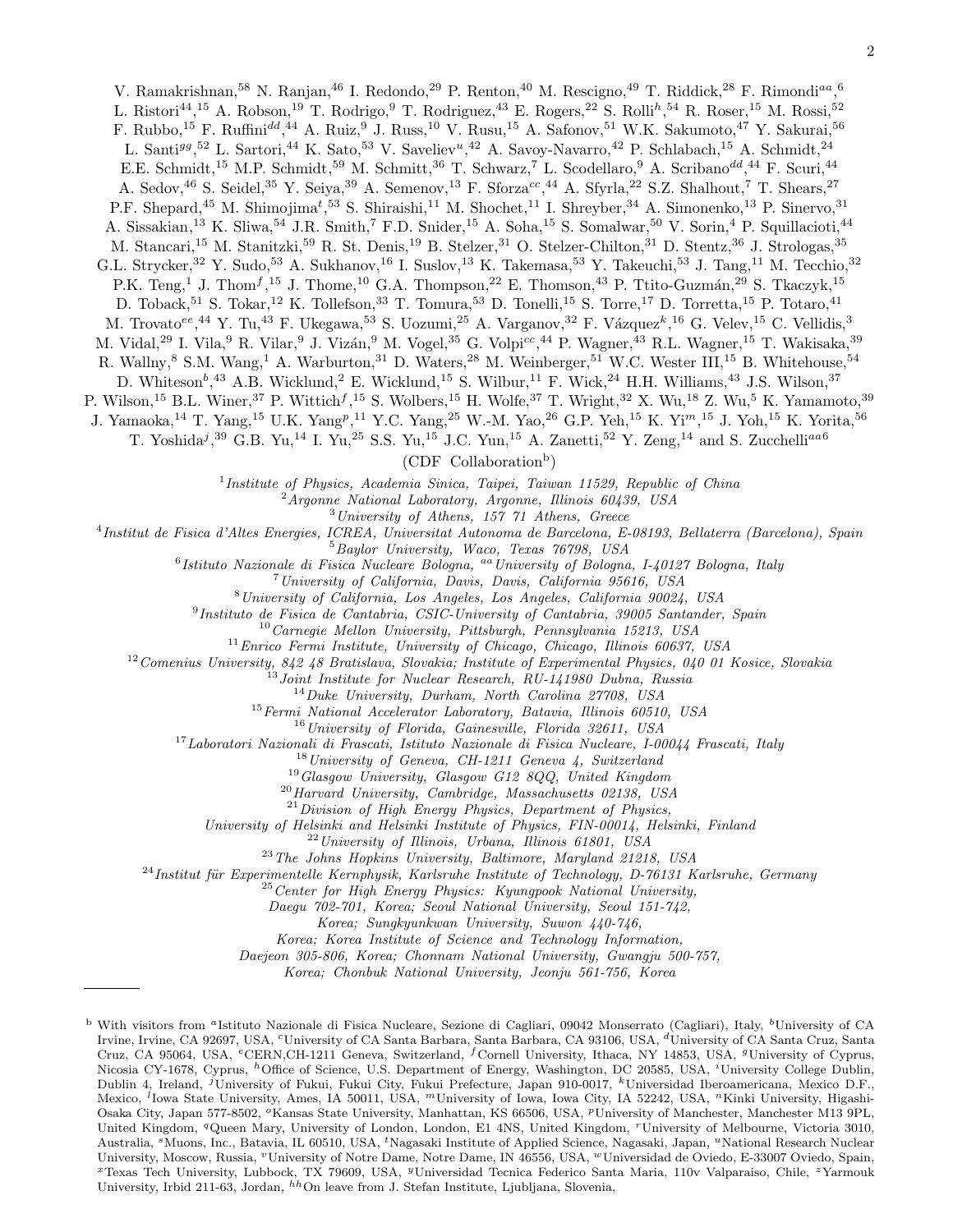$^{26}$ Ernest Orlando Lawrence Berkeley National Laboratory, Berkeley, California 94720, USA

<sup>27</sup> University of Liverpool, Liverpool L69 7ZE, United Kingdom

<sup>28</sup>University College London, London WC1E 6BT, United Kingdom

 $29$ Centro de Investigaciones Energeticas Medioambientales y Tecnologicas, E-28040 Madrid, Spain

 $30$ Massachusetts Institute of Technology, Cambridge, Massachusetts 02139, USA

 $31$ Institute of Particle Physics: McGill University, Montréal, Québec,

Canada H3A 2T8; Simon Fraser University, Burnaby, British Columbia,

Canada V5A 1S6; University of Toronto, Toronto, Ontario,

Canada M5S 1A7; and TRIUMF, Vancouver, British Columbia, Canada V6T 2A3

<sup>32</sup>University of Michigan, Ann Arbor, Michigan 48109, USA

<sup>33</sup>Michigan State University, East Lansing, Michigan 48824, USA

<sup>34</sup> Institution for Theoretical and Experimental Physics, ITEP, Moscow 117259, Russia

 $35$ University of New Mexico, Albuquerque, New Mexico 87131, USA

<sup>36</sup>Northwestern University, Evanston, Illinois 60208, USA

<sup>37</sup>The Ohio State University, Columbus, Ohio 43210, USA

 $38Okayama$  University, Okayama  $700-8530$ , Japan

<sup>39</sup>Osaka City University, Osaka 588, Japan

<sup>40</sup>University of Oxford, Oxford OX1 3RH, United Kingdom

 $^{41}$ Istituto Nazionale di Fisica Nucleare, Sezione di Padova-Trento,  $^{bb}$ University of Padova, I-35131 Padova, Italy

<sup>42</sup>LPNHE, Universite Pierre et Marie Curie/IN2P3-CNRS, UMR7585, Paris, F-75252 France

<sup>43</sup> University of Pennsylvania, Philadelphia, Pennsylvania 19104, USA

 $^{44}$ Istituto Nazionale di Fisica Nucleare Pisa, <sup>cc</sup>University of Pisa,

dd University of Siena and ee Scuola Normale Superiore, I-56127 Pisa, Italy

 $^{45}$ University of Pittsburgh, Pittsburgh, Pennsylvania 15260, USA

<sup>46</sup>Purdue University, West Lafayette, Indiana 47907, USA

<sup>47</sup>University of Rochester, Rochester, New York 14627, USA

<sup>48</sup>The Rockefeller University, New York, New York 10065, USA

<sup>49</sup>Istituto Nazionale di Fisica Nucleare, Sezione di Roma 1,

 $f$ <sup>ff</sup> Sapienza Università di Roma, I-00185 Roma, Italy

<sup>50</sup>Rutgers University, Piscataway, New Jersey 08855, USA

<sup>51</sup>Texas A&M University, College Station, Texas 77843, USA  $52$ Istituto Nazionale di Fisica Nucleare Trieste/Udine.

 $I-34100$  Trieste,  $99$  University of Udine, I-33100 Udine, Italy

<sup>53</sup>University of Tsukuba, Tsukuba, Ibaraki 305, Japan

<sup>54</sup>Tufts University, Medford, Massachusetts 02155, USA

55 University of Virginia, Charlottesville, Virginia 22906, USA

<sup>56</sup>Waseda University, Tokyo 169, Japan

<sup>57</sup>Wayne State University, Detroit, Michigan 48201, USA

<sup>58</sup>University of Wisconsin, Madison, Wisconsin 53706, USA

<sup>59</sup>Yale University, New Haven, Connecticut 06520, USA

Diboson production  $(WW + WZ + ZZ)$  has been observed at the Tevatron in hadronic decay modes dominated by the WW process. This paper describes the measurement of the cross section of  $WZ$  and  $ZZ$  events in final states with large  $\not{E}_T$  and using b-jet identification as a tool to suppress WW contributions. Due to the limited energy resolution, we cannot distinguish between partially hadronic decays of  $WZ$  and  $ZZ$ , and we measure the sum of these processes. The number of signal events is extracted using a simultaneous fit to the invariant mass distribution of the two jets for events with two b-jet candidates and events with fewer than two b-jet candidates. We measure a cross section  $\sigma(p\bar{p} \to WZ, ZZ) = 5.8^{+3.6}_{-3.0}$  pb, in agreement with the standard model.

PACS numbers: 14.80.Bn, 14.70.-e, 12.15.-y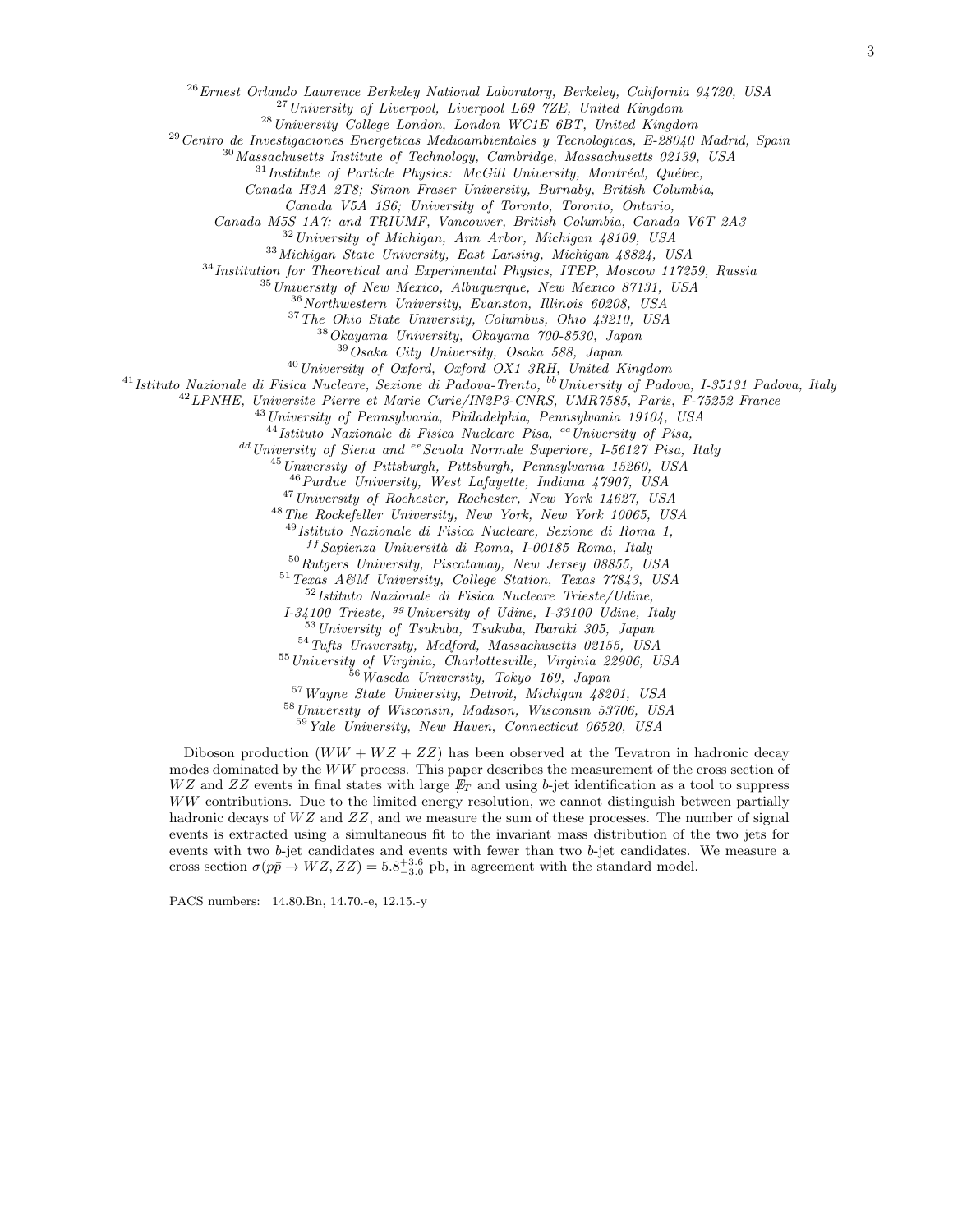#### I. INTRODUCTION

4

Measurements of diboson production cross sections provide tests of the self-interactions of the gauge bosons. Deviations from the standard model (SM) prediction for the production rates could indicate new physics [1, 2], specifically in hadronic final states [3]. Furthermore, given that hadronic final states in diboson production are similar to associated Higgs boson production (Higgs-strahlung),  $p\bar{p} \to VH + X(V=W,Z)$ , the analysis techniques described in this Letter are important for Higgs boson searches [4].

Diboson production has been observed at the Tevatron in fully leptonic final states [5, 6]. In the case of partially

hadronic decay modes, the CDF collaboration observed a signal for combined measurement of  $WW$ ,  $WZ$ , and  $ZZ$ using an integrated luminosity of  $3.5 \text{ fb}^{-1}$  where the signal is dominated by WW [7, 8]. In this paper, we describe a measurement where we isolate the  $WZ$  and  $ZZ$  signals in partially hadronic decay channels by requiring the presence of b-jet candidates. We perform a fit to the dijet invariant mass spectrum  $(m_{ij})$ , splitting events into two non-overlapping classes: with at least two  $b$ -jet candidates (two-tag channel), and fewer than two  $b$ -jet candidates (no-tag channel) [9]. This ensures maximum acceptance to the  $WZ + ZZ$  events, and fitting in both the two-tag and the no-tag channel improves our signal sensitivity significantly compared to using only one channel (with or without b-tagging). The signatures to which we are sensitive are  $WZ \to \ell \nu \bar{b} \bar{b}$  and  $ZZ \to \nu \bar{\nu} b \bar{b}$  in the two-tag channel and all decays with unbalanced transverse momentum  $(F_T)$  in the no-tag channel  $(WZ \to \ell \nu q \bar{q}, q \bar{q}' \nu \bar{\nu}$  and  $ZZ \to \nu \bar{\nu} q \bar{q}$ ) [10].

#### II. THE CDF DETECTOR

The CDF II detector is described in detail elsewhere [11]. The detector is cylindrically symmetric around the proton beam axis which is oriented in the positive z direction. The polar angle,  $\theta$ , is measured from the origin of the coordinate system at the center of the detector with respect to the  $z$  axis. Pseudorapidity, transverse energy, and transverse momentum are defined as  $\eta = -\ln \tan(\theta/2)$ ,  $E_T = E \sin \theta$ , and  $p_T = p \sin \theta$ , respectively. The central and plug calorimeters, which respectively cover the pseudorapidity regions of  $|\eta|$ <1.1 and 1.1<| $|\eta|$ <3.6, surround the tracking system with a projective tower geometry. The detector has a charged particle tracking system immersed in a 1.4 T magnetic field, aligned coaxially with the  $p\bar{p}$  beams. A silicon microstrip detector provides tracking over the radial range 1.5 to 28 cm. A 3.1 m long open-cell drift chamber, the central outer tracker (COT), covers the radial range from 40 to 137 cm and provides up to 96 measurements with alternating axial and  $\pm 2^{\circ}$  stereo superlayers. The fiducial region of the silicon detector extends to  $|\eta| \sim 2$ , while the COT provides coverage for  $|\eta| \lesssim 1$ . Muons are detected up to  $|\eta|$  < 1.0 by drift chambers located outside the hadronic calorimeters.

#### III. DATASET AND EVENT SELECTION

We analyze a dataset of  $p\bar{p}$  collisions corresponding to an integrated luminosity of 5.2 fb<sup>-1</sup> collected with the CDF II detector at a center-of-mass energy of 1.96 TeV. Events are selected via a set of triggers with  $\not\hspace{-1.2mm}E_{T}$  requirements. The bulk of the data is collected with a trigger threshold  $E_T > 45$  GeV. Other triggers have a lower  $E_T$  requirement but also include additional requirements on jets in the event, or sometimes correspond to smaller effective integrated luminosity. We measure the trigger efficiency using an independent  $Z \to \mu\mu$  sample and verify that the trigger logic used does not sculpt the shape of the dijet invariant mass.

Events with large  $\not{E}_T$  ( $\not{E}_T > 50 \text{ GeV}$ ) and two or more jets are selected in this analysis. Jets are reconstructed in the calorimeter using the JETCLU cone algorithm [12] with a cone radius of 0.4 in  $(\eta, \phi)$  space. The energy measured by the calorimeter is corrected for effects that distort the true jet energy [13]. Such effects include the non-linear response of the calorimeter to particle energy, loss of energy in uninstrumented regions of the detector, energy radiated outside of the jet cone, and multiple proton antiproton interactions per beam crossing. The jets must have  $E_T > 20 \text{ GeV}$ and be within  $|\eta| < 2$ . To suppress the multi-jet background contribution, we require the azimuthal angle between the  $\not{E}_T$  vector and any identified jet,  $\Delta \phi(\not{E}_T, \text{jet})$ , to be larger than 0.4 radians [14]. The  $\not{E}_T$ -significance, as defined in [7], measures the likelihood that the  $\not{E}_T$  in the event comes from actual particles escaping detection as opposed to resolution effects and is typically low when  $E_T$  arises from mis-measurements. We require  $E_T$ -significance to be larger than 4 (see [7, 15]). Beam halo events are removed by requiring the event electromagnetic fraction, defined as the ratio between the amount of energy measured in the electromagnetic calorimeter and the sum of electromagnetic and hadronic calorimeter measurements,  $E_{EM}/E_{total}$ , to be between 0.3 and 0.85. We remove cosmic ray events based on timing information from the electromagnetic and hadronic calorimeters.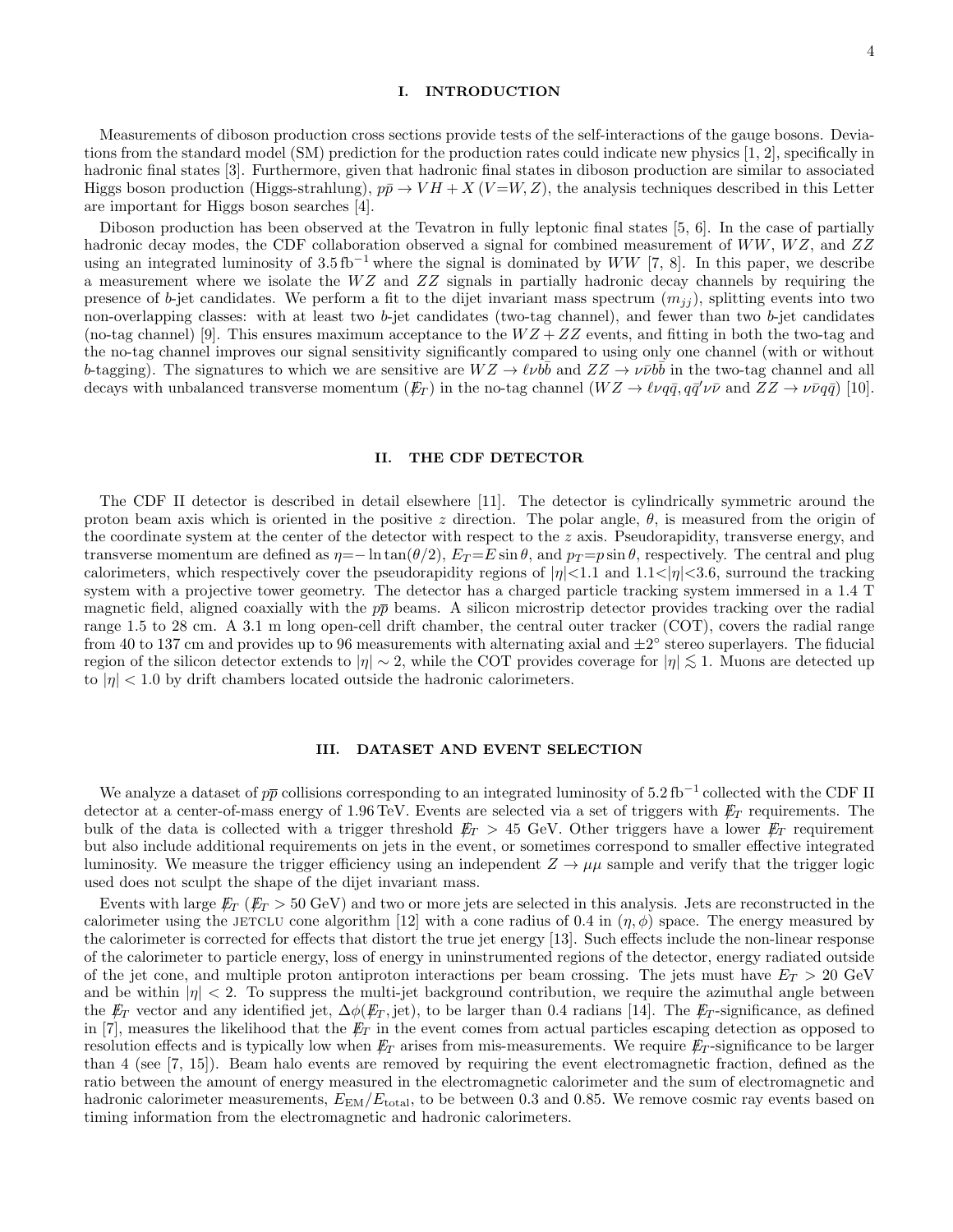#### IV. SELECTING b QUARK JETS

To gain sensitivity to the b-quark content of our jet sample, we employ a new multivariate neural network based tagger that provides a figure of merit to indicate how b-like a jet appears to be. This tagger is unique in its emphasis on studying individual tracks. A more detailed description of this tagger may be found in [16]. The tagger identifies tracks with transverse momentum  $p_T > 0.4$  GeV/c that have registered hits in the innermost (silicon) tracking layers, and uses a track-by-track neural network to calculate a figure of merit for a given track's "bness", i.e., the likelihood that it comes from the decay of a B hadron. The observables used in the track neural network are the transverse momentum of the track in the laboratory frame, the transverse momentum of the track with respect to the jet axis, the rapidity with respect to the jet axis and the track impact parameter with respect to the primary vertex and its uncertainty. The output of the track neural network is a numerical value in the range from -1 to 1.

Having the track bnesses, we proceed to calculate the jet-by-jet bnesses. We use tracks with track-by-track NN values greater than -0.5 in the fitting of a secondary vertex. The observables used as inputs to the jet neural network are the top five track bnesses in the jet cone, the number of tracks with positive track bness, the significance [17] of the displacement of the secondary vertex from the B-hadron decay in the xy plane, the invariant mass of the tracks used to fit the displaced vertex, the number of  $K_S$  candidates found in the jet, and muon information for semileptonic B decays as described in [18]. We include the number of  $K_S$  candidates found since a much higher fraction of b jets than non-b jets contain  $K_S$  particles. The final output of the algorithm is a number between -1 and 1, the bness. By requiring values of bness closer to 1, one can select increasingly pure samples of b jets. The training for the track neural network as well as the jet-by-jet network is performed using jets matched to b quarks from  $Z \to b\bar{b}$  events for signal and jets not matched to b quarks for background in a PYTHIA ZZ Monte Carlo sample.

To verify that the b-tagger data response is reproduced by the Monte Carlo simulation, we use two control samples, one dominated by  $Z(\to \ell\ell) + 1$  jet events, and one dominated by tt pair events using a lepton + jets selection. The former offers a comparison of jets that largely do not originate from bottom quarks, while the latter compares jets in a heavily b-enhanced sample. We examine the bness distributions in simulation and data and use these comparisons to derive a correction to the tagging efficiency and mistag rates, the rate of misidentification of non-b jets as b jets, in the Monte Carlo simulation for the cuts on the jet bness that define our tagged selection. The operating point of our b tagger utilizes a tight cut on the highest bness jet in the event, and a looser cut on the second highest bness jet. We list the tagging efficiencies and mistag rates for these cuts in Table I. Further details of their determination are in [16]. We correct the MC, as it underestimates the observed mistag rate and overestimates the observed efficiency.

|                                                     | Data                                                                           | Scale Factor on MC |
|-----------------------------------------------------|--------------------------------------------------------------------------------|--------------------|
| Mistag Rate                                         | $1^{\text{st}}$ jet $1.00 \pm 0.21\%$<br>$2^{\text{nd}}$ jet $8.19 \pm 0.34\%$ | $1.15 \pm 0.24$    |
|                                                     |                                                                                | $1.14 \pm 0.05$    |
| Tag Efficiency 1 <sup>st</sup> jet $65.2 \pm 4.0\%$ |                                                                                | $0.95 \pm 0.06$    |
|                                                     | $2^{\text{nd}}$ jet 62.2 ± 5.4%                                                | $0.91 \pm 0.08$    |

TABLE I. Mistag rates and efficiencies on jet bness cuts determined from comparisons of data and MC in our  $Z+$  jet and  $t\bar{t}$ control samples. As we order jets in bness, the  $1^{st}$  jet is the highest bness jet in the event, and the  $2^{nd}$  jet is the  $2^{nd}$  highest bness jet in the event. The MC tends to overestimate the tagging efficiency and underestimate the mistag rate, and so we apply a correction.

#### V. BACKGROUND ESTIMATION

We define our signal sample as events in the  $40 < m_{jj} < 160 \text{ GeV}/c^2$  region. In the calculation of the invariant mass  $m_{jj}$  we use the two jets in the events with the highest bness score. The final number of events is extracted by a simultaneous fit to the dijet invariant mass distribution in the two-tag and no-tag channels, as defined above. Since we apply b-tagging and allow for two or more jets,  $tt$  and single t production are a significant background. To further suppress these backgrounds, we require the events to have no more than one identified lepton (electrons or muons), where a very loose lepton identification is used to increase the efficiency of this rejection. In addition, the sum of the number of identified electrons, muons and jets with  $E_T > 10$  GeV must not exceed 4.

After this selection, we have four major classes of backgrounds:

1. Electroweak (EWK) V boson+jet processes that are estimated using Monte Carlo simulations and cross-checked using a  $\gamma$ +jets data set, described below.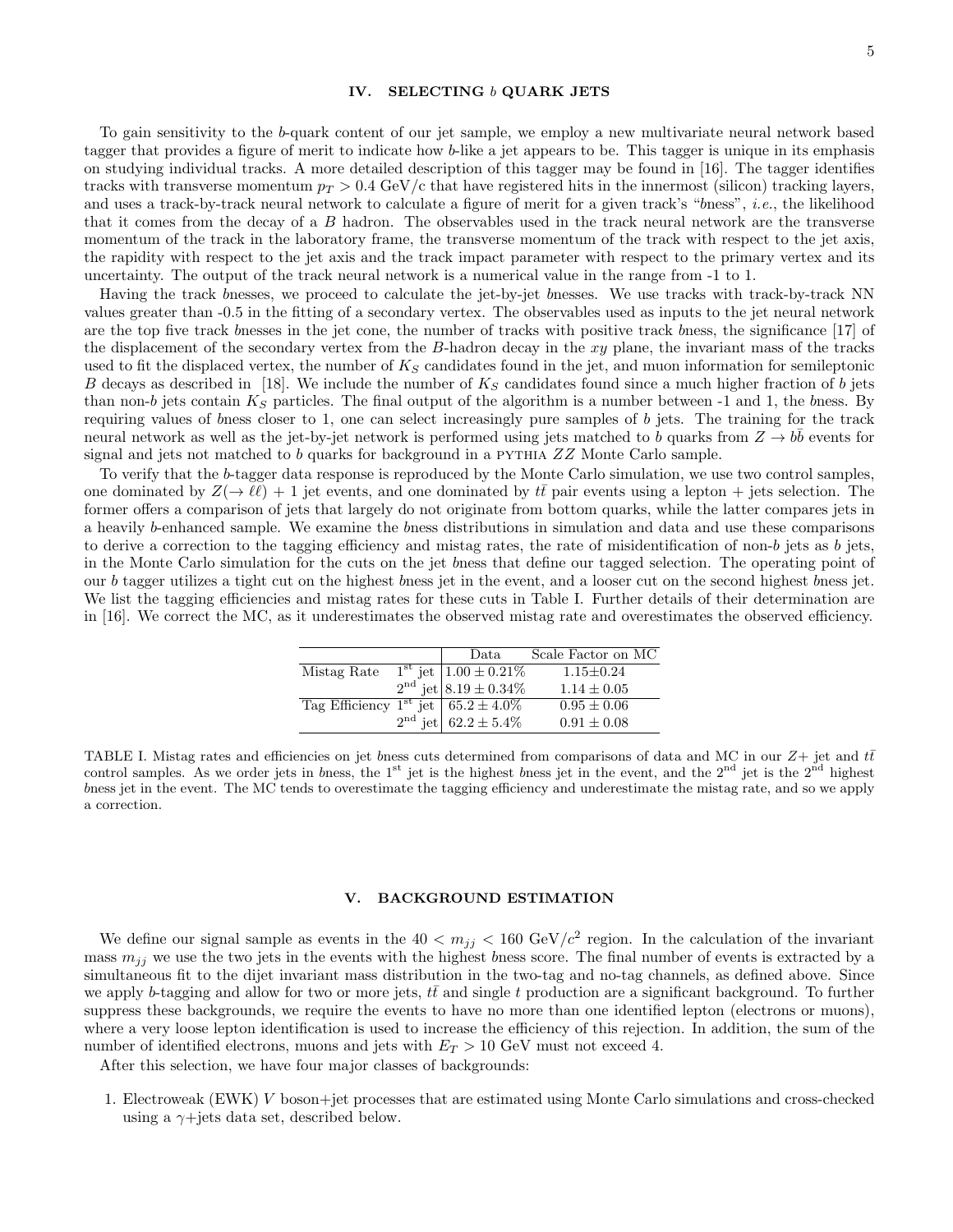- 2. Multi-jet events with generic QCD jet production which result in  $E_T$  due to mis-measurements of the jet momenta. This background is evaluated using a data-driven method.
- 3. Single top and top quark pair production. We estimate this background using a Monte Carlo simulation.
- 4.  $WW \rightarrow l\nu jj$  production. This is indistinguishable from the signal in the non-b-tagged region. This background is evaluated using a Monte Carlo simulation.

Monte Carlo simulations used for signal and background estimates are performed with a combination of PYTHIA [19], alpgen [20] and MadGraph [21] event generators interfaced with pythia for parton showering. The geometric and kinematic acceptances are obtained using a geant-based simulation of the CDF II detector [22]. For the comparison to data, all sample cross sections are normalized to the results of NLO calculations performed with mcfm v5.4 program [23] and using the  $CTEQ6M$  parton distribution functions (PDFs) [24].

#### A. Multi-jet background

Multi-jet production does not typically contain large intrinsic  $E_T$ . The underlying assumption of how multi-jet background enters the analysis is that either jets are mis-measured, or that a charged or neutral hadron or a  $\gamma$  is lost in an uninstrumented region of the detector. We expect the dominant effect to be jet mis-measurement. Because of the high cross section of multi-jet production, this can be a significant background in a  $E_T$ +jets based analysis. We derive both the normalization and the dijet mass shape of the multi-jet background from data. The final measure of the amount of multi-jet background will be determined from the extraction fit.

The two important cuts used to reject this background are on the  $\not\!\!E_T$ -significance and min $(\Delta\phi(\vec{E}_T,\text{jet}))$ . These distributions are shown in Fig. 1, which also demonstrates our ability to model the multi-jet background.

To estimate the remaining multi-jet background contribution, we construct a new variable,  $\mathcal{P}_T$ , to complement the traditional calorimeter-based  $E_T$ . The  $\mathbb{P}_T$  is defined as the negative vector sum of tracks with  $p_T > 0.3$  GeV/c. Tracks used in the calculation of  $\mathbb{P}_T$  have to pass minimal quality requirements and be within a  $\pm 4\sigma$  window in the direction along the beamline from the primary vertex.

When comparing the azimuthal angle  $(\phi)$  between  $\not{E}_T$  and  $\not{P}_T$ , we expect the two quantities to align in the case of true  $E_T$  (e.g., for diboson signal and electroweak backgrounds). The difference between these two angles is referred to as  $\Delta \phi_{MET}$ . Electroweak backgrounds (and diboson signal) will be present in all regions, but will dominate at low  $\Delta\phi_{MET}$  due to correctly measured  $E_T$  from neutrinos. To determine the dijet mass shape of the multi-jet background, we subtract all other background predictions obtained with Monte Carlo simulations from data, in the multi-jet enhanced region of  $\Delta \phi_{MET} > 1$ . The normalization of the template obtained this way is then corrected to account for those events with  $\Delta\phi_{MET} \leq 1$ . This correction introduces a 7% uncertainty on the normalization of the multi-jet background, where the uncertainty was assessed by obtaining the correction factor both in data and in a multi-jet Monte Carlo sample. The uncertainty on the shape of the distribution is estimated by comparing the difference in dijet mass shapes for  $\Delta \phi_{MET} > 1$  and  $\Delta \phi_{MET} < 1$  in a control sample defined by  $3 < \cancel{E_T}$ -significance < 4. The resulting multi-jet background dijet mass shape and its uncertainties are shown in Fig. 2 and are used as a shape uncertainty in the fit. For the two-tag channel we do not have enough statistics to measure a shape, so we use the same shape as in the no-tag region.

#### B. Electroweak Shape Systematic

Following the method used in the  $E_T$  +jets analysis of [7], we use a  $\gamma$  +jets data sample to check our modeling of the  $V +$ jet background shape. This is motivated by the similarities between the two types of processes. While there are some differences (the W and Z bosons are massive, the photon is not, and unlike the W the photon lacks charge), these are accounted for by a weighting procedure described below.

Along with differences in the physics, there are also differences in the detector response to  $\gamma$ +jets and  $V$ +jets. In order to have the  $\gamma$ +jets events emulate the V+jets events, the photon  $E_T$  is vectorially subtracted from  $\not\!\!E_T$ . Doing this, the  $\gamma$ +jets becomes topologically very similar to the Z+jets with a Z decaying to neutrinos, or a W+jets with a W decaying to a neutrino and a missed or poorly reconstructed lepton. A few other differences exist in the selection cuts applied to  $\gamma$ +jets versus  $E_T$ +jets data, shown in Table II. As with the different approach to  $E_T$ , these cuts are designed to allow for a data sample dominated by  $\gamma$ +jets events and having adequate statistics.

In order to account for those remaining kinematic differences between  $\gamma$ +jets and V+jets, we correct the  $\gamma$ +jets dijet mass shape in data based on the difference between  $\gamma$ +jets and V+jets Monte Carlo simulations. First, the ratio of the  $m_{jj}$  distributions from V+jets Monte Carlo simulation and inclusive  $\gamma$ +jets Monte Carlo simulation is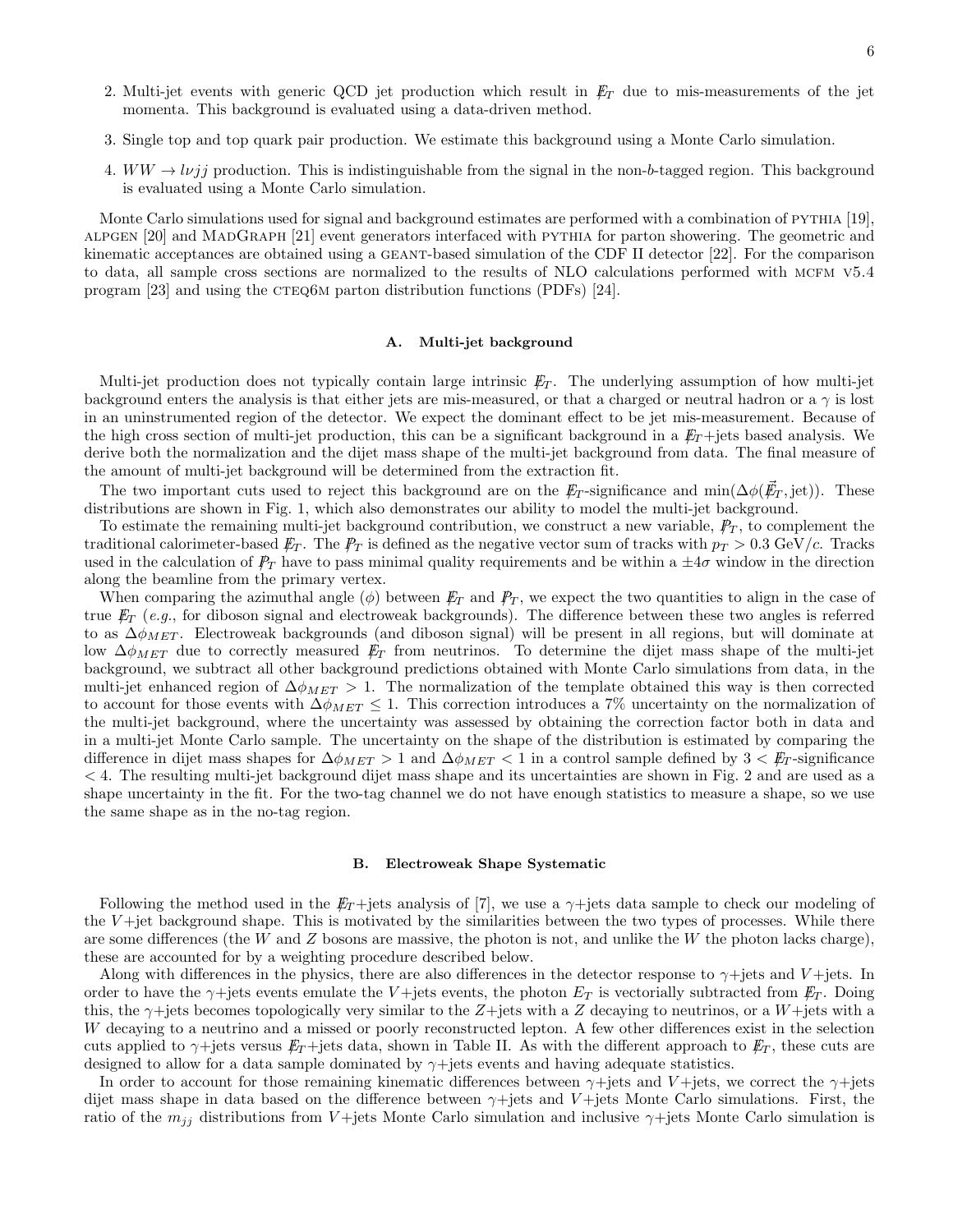

FIG. 1. Left: no-tag region. Right: 2-tag region. Top row: Minimum azimuthal angular separation min( $\Delta \phi(\vec{F}_T, \text{jet})$ ) between all jets with  $E_T > 5$  GeV and the missing  $E_T$ , for events that pass all of the analysis cuts except for the min( $\Delta \phi(\vec{F}_T, \text{jet})$ ) cut. The analysis cut is at min $(\Delta \phi(\vec{E}_T, \text{jet})) > 0.4$ . Bottom row:  $E_T$ -significance distribution for events that pass all of the analysis cuts except for the  $\not{E}_T$ -significance cut. The analysis cut is at  $\not{E}_T$ -significance > 4. The highest bin is the overflow bin.



FIG. 2. The multi-jet background dijet mass template and its corresponding shape uncertainties.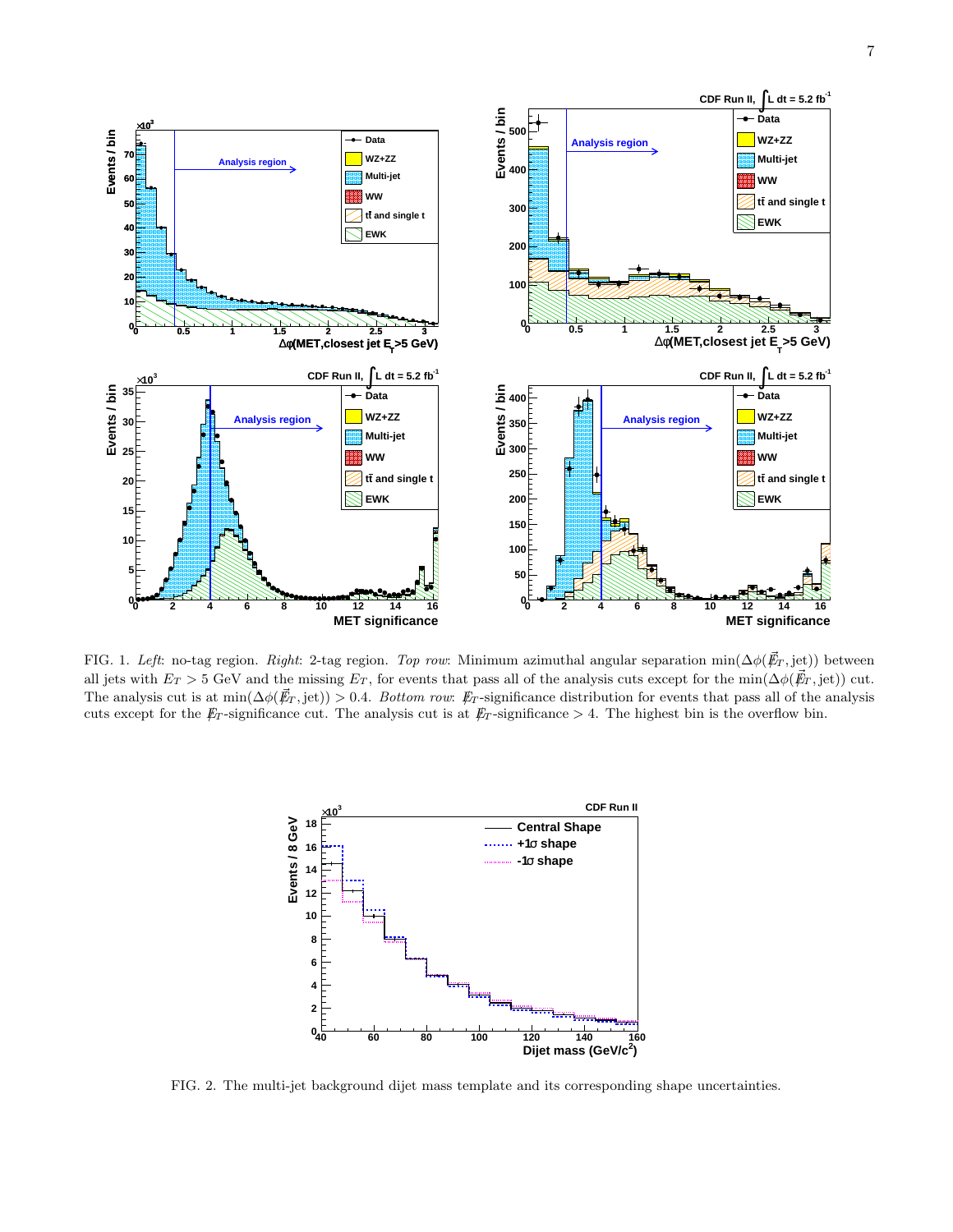| $E_T + \text{jets}$                      | $\gamma + \text{jets}$                                                            |  |  |  |
|------------------------------------------|-----------------------------------------------------------------------------------|--|--|--|
| $E_T > 50 \,\mathrm{GeV}$                | $ E_T + E_{T \text{ photon}}  > 50 \text{ GeV}$                                   |  |  |  |
| $\Delta\phi(\vec{E_T},\text{jet}) > 0.4$ | $\Delta\phi(\vec{\emph{E}_{T}}+\vec{\emph{E}_{T}}_{\rm photon},\textrm{jet})>0.4$ |  |  |  |
| $0.3<\frac{\rm EM}{E_{\rm total}}<0.85$  | $0.3 < \frac{EM}{E_{\text{total}}}$                                               |  |  |  |
| $E_T$ -significance > 4                  |                                                                                   |  |  |  |
| jet bness cuts                           |                                                                                   |  |  |  |
|                                          | $\gamma$ passes standard CDF cuts                                                 |  |  |  |
|                                          | $\Delta R(\text{photon},\text{jet}) > 0.7$                                        |  |  |  |

TABLE II. List of differences between cuts applied to the  $E_T$  + jets vs.  $\gamma$ +jets sample. A "-" denotes a lack of cut.



FIG. 3. Comparison of the γ+jets template with the electroweak MC template in the no-tag (left) and two-tag (right) regions.

obtained. This ratio describes the difference in the physics of  $\gamma$ +jets and V+jets events. Note that since the  $\gamma$ +jets data sample will be contaminated with  $\gamma+W/Z \to$  jets events peaking in the signal region, their expected contribution is subtracted from the  $\gamma$ +jets distribution. Next, the V+jets /  $\gamma$ +jets  $m_{ij}$  ratio histogram is multiplied bin-by-bin with the  $\gamma$ +jets data histogram, in effect sculpting the  $\gamma$ +jets data to look like V+jets data. Since the Monte Carlo simulated events enter only in the ratio, any production difference is taken into account while effects such as detector resolution, PDF uncertainties and modeling of initial- and final-state radiation cancel. After we apply this correction to the  $\gamma$ +jets data, there is a residual difference, shown in Fig. 3, between the corrected  $\gamma$ +jets data and our V+jets simulation, and we take this difference as a systematic uncertainty on the shape of the  $V +$ jets background prediction.

#### VI. SIGNAL EXTRACTION AND RESULTS

We extract the number of signal events with a binned maximum likelihood fit to data using the method described in [25]. We supply template histograms for backgrounds and signals and perform a simultaneous fit in two channels, defined by different bness thresholds. The templates, and the uncertainties on their normalizations, are listed below:

- 1. EWK background  $(W/Z + jets)$ : Normalizations are allowed to float in the fit, unconstrained, with no correlation between the two tagging channels.
- 2.  $t\bar{t}$  and single top: The uncertainties on the theoretical cross sections of these processes are 6% [26] and 11% [27, 28], respectively. We combine these two processes to a single template and treat these uncertainties as uncorrelated, which translates to an uncertainty of 5.8% on the normalization of the no-tag channel template, and 5.4% on the normalization of the two-tag channel template, due to the relative contributions of each process.
- 3. Multi-jet background: We use our data-driven estimate, Gaussian constrained with an uncertainty of 7% in the no-tag channel. Because there are very few events in the two-tag channel template, we assign a normalization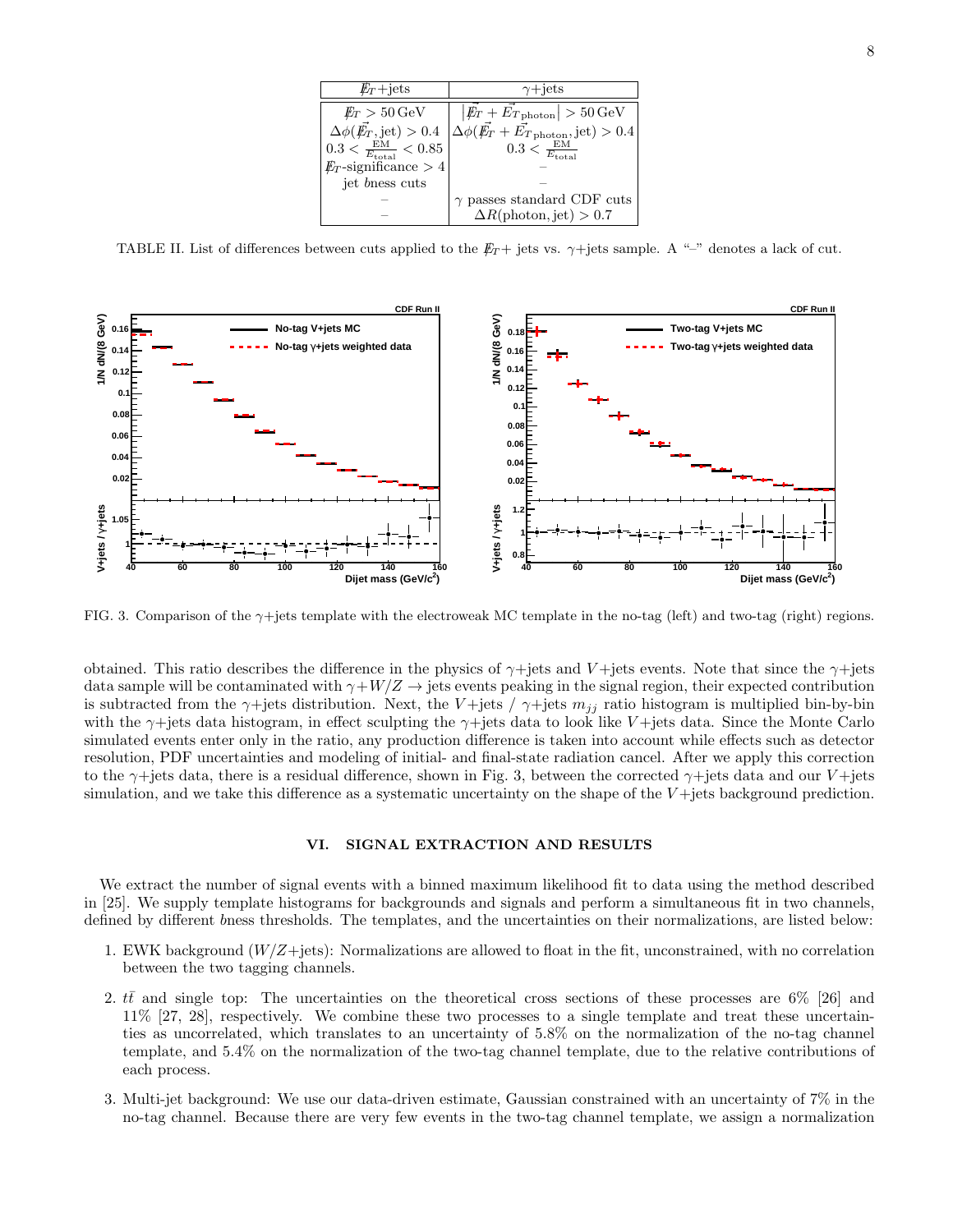

9



FIG. 4. Result of the fit to data for the double fit to all of  $WZ/ZZ$ . Left column is the no-tag channel; right column is the two-tag channel. Bottom row shows data after the background subtraction.

| <b>Systematic Uncertainties</b> channel $WZ/ZZ$ |          |                     | WW          | $t\bar{t}$ & single t | EWK       | Multi-jet            |
|-------------------------------------------------|----------|---------------------|-------------|-----------------------|-----------|----------------------|
| Cross Section (Norm.)                           | no-tag   | Unconstr.           | $\pm 6\%$   | $\pm 5.8\%$           | Unconstr. | $\overline{\pm 7\%}$ |
|                                                 | $2$ -tag | Unconstr.           | $\pm 6\%$   | $\pm 5.4\%$           | Unconstr. | $\pm 11\%$           |
| Jet Energy Scale                                | no-tag   | $\pm 7.1\%$         | $\pm 7.6\%$ | $\pm 2.2\%$           |           |                      |
|                                                 | $2$ -tag | $\pm 6.9\%$         | $\pm 7.6\%$ | $\pm 1.7\%$           |           |                      |
| bness cuts $\langle$ up $\rangle$               | no-tag   | $+0.46\%$           | $+0.08\%$   | $+3.0\%$              |           |                      |
|                                                 | $2$ -tag | $-13.0\%$           | $-24.2\%$   | $-11.8\%$             |           |                      |
| bness cuts (down)                               | no-tag   | $-0.51\%$           | $-0.08\%$   | $-3.6\%$              |           |                      |
|                                                 | $2$ -tag | $+14.5\%$ $+25.9\%$ |             | $+13.8\%$             |           |                      |

TABLE III. A summary of the systematic uncertainties incorporated into the fit of the dijet mass distribution. The cross section normalizations of the signal and EWK templates are allowed to float in the fit, unconstrained. There are additional uncertainties on the shape of the EWK and Multi-jet templates, as described in the text. There is also an uncertainty on the shape of the diboson processes due to the jet energy scale. This shape uncertainty is correlated with the rate uncertainty shown here.

uncertainty equal to the statistical uncertainty  $(\sqrt{N}/N, 11\%)$  of the template. The uncertainties in the two channels are treated as uncorrelated.

- 4. WW: We use the NLO cross section and apply a Gaussian constraint to the number of WW events centered on this value with a width equal to the theoretical uncertainty of  $6\%$  [23].
- 5.  $WZ/ZZ$  signal: As this is our signal, its normalization is allowed to float unconstrained in the fit. We assume that each signal process contributes proportionally to its predicted SM cross section: 3.6 pb for  $WZ$  and 1.5 pb for ZZ ([23]) corrected for our selection's acceptance and efficiencies.

In addition to uncertainties on the normalizations of each template, we consider other systematic uncertainties that may affect the shape of templates. Shape uncertainties have been described for the electroweak and multi-jet backgrounds previously. For top and diboson samples, we consider the impact of the jet energy scale and the effect that uncertainties due to the differences between jet bness behavior in data and Monte Carlo simulation may have on the templates' shapes and normalizations. These uncertainties are summarized in Table III. All of the above uncertainties are treated as nuisance parameters and are incorporated into the fit using a Bayesian marginalization technique [25].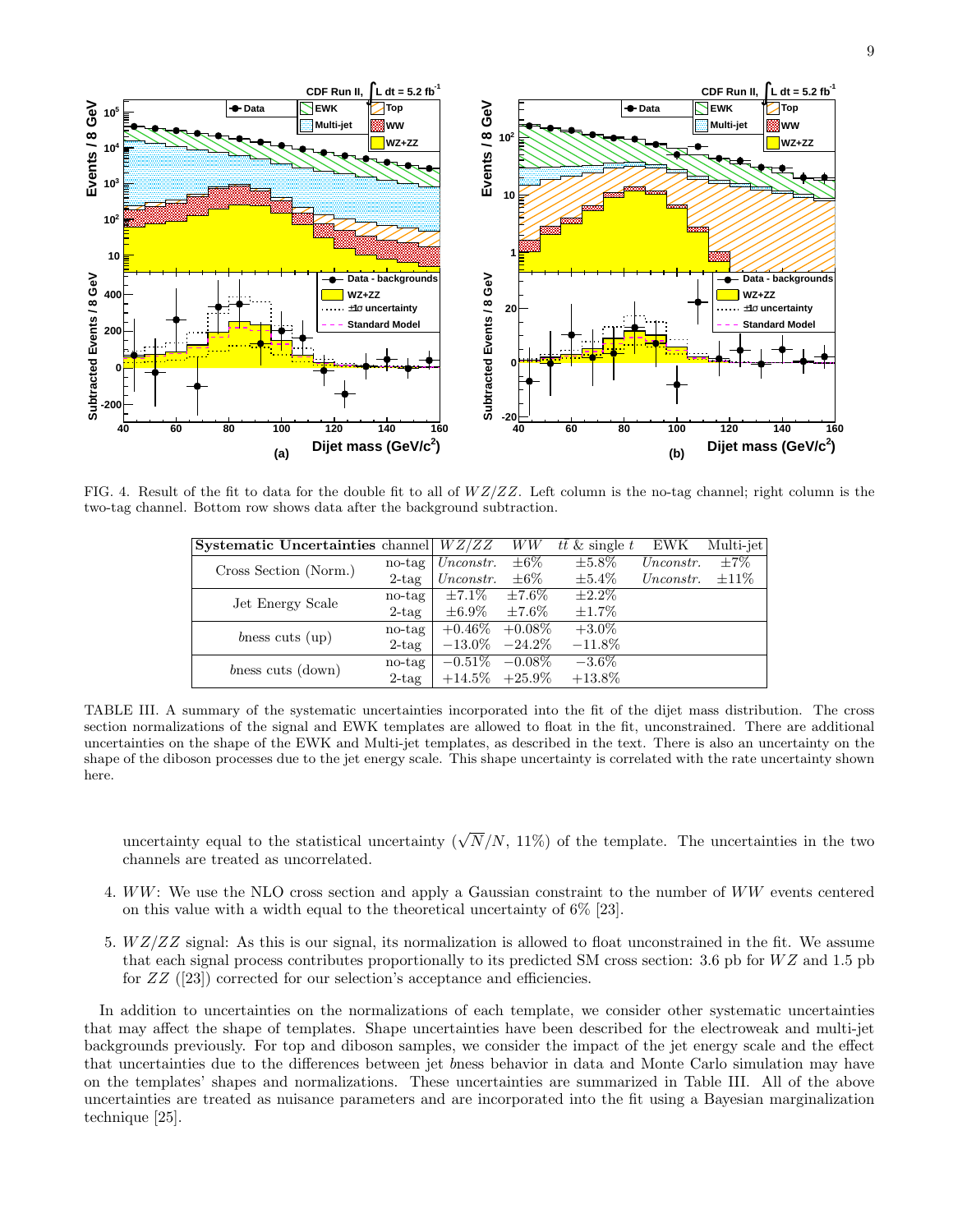

FIG. 5. Confidence bands showing the expected range of measured cross sections as a function of the true cross section, with 68% CL (blue solid region) and 95% CL (blue dotted region). Our measured result of  $\sigma(p\bar{p} \to WZ, ZZ) = 5.8^{+3.6}_{-3.0}$  pb (red dashed vertical line) corresponds to a 95% CL limit at 13 pb  $(2.6 \times \sigma_{SM})$ .

We choose the jet bness thresholds that define our two fitting channels to optimize the significance of our final result. The optimization for the two-tag channel points to a broad region where the sensitivity is maximized and we choose the operating point for our bness thresholds in that region. The optimization favors that all remaining events be combined in a no-tag channel, rather than a single-tag channel with a low bness threshold. Figure 4 shows the

| Process                   | $Fit$ $N_{events}$<br>$(no-tag)$   | Fit $N_{\rm events}$<br>$(two-tag)$ |
|---------------------------|------------------------------------|-------------------------------------|
| <b>EWK</b>                | $\frac{1}{49900}$ + $^{199}_{-52}$ | $749 + 48$                          |
| $t\bar{t}$ and single $t$ | $898 + \frac{55}{61}$              | $217 + 23 \atop -27$                |
| Multi-jet                 | $76600 + \frac{4900}{-5300}$       | $76.3 \pm 9.0$                      |
| WW                        | $2720 \pm 200$                     | $10.5_{\,-2.3}^{\,+2.1}$            |
| WZ/ZZ                     | $1330 +$                           | 52                                  |

TABLE IV. Extracted number of events from the 2-channel fit for  $WZ/ZZ$ , with all systematic uncertainties applied. Each uncertainty is reported to two significant figures, and all event totals are reported to the precision reflected in the uncertainty.

results of the fit, and Table IV shows the number of fitted events.

To translate the result of our fit to the data to bounds or limits on the cross section of  $WZ/ZZ$  production, we construct Feldman-Cousins bands by analyzing the distribution of fitted (i.e., measured) cross sections in pseudoexperiments generated with a variety of scale factors on the input signal cross section [29]. When running pseudoexperiments, we consider the effect of additional systematic uncertainties that affect our acceptance. These are, in order of increasing significance: jet energy resolution  $(0.7\%)$ ,  $E_T$  modeling  $(1.0\%)$ , parton distribution functions  $(2.0\%)$ , initial and final state radiation  $(2.4\%)$ , and luminosity and trigger efficiency uncertainties  $(6.4\%)$ . The set of input cross sections in our pseudo-experiments range from 0.1 to 3.0 times the standard model value with a step size of 0.1. Fig. 5 shows the results of our Feldman-Cousins analysis. Based on a Monte Carlo simulation, the acceptance times efficiency for the  $WZ$  and  $ZZ$  production is 4.1%, and 4.6%, respectively.

Our measured result, using the  $1\sigma$  bands from the Feldman-Cousins analysis, is  $\sigma(p\bar{p}\to WZ, ZZ) = 5.8^{+3.6}_{-3.0}$  pb, in agreement with the standard model prediction  $\sigma_{SM} = 5.1$  pb ([23]). We perform pseudo-experiments to calculate